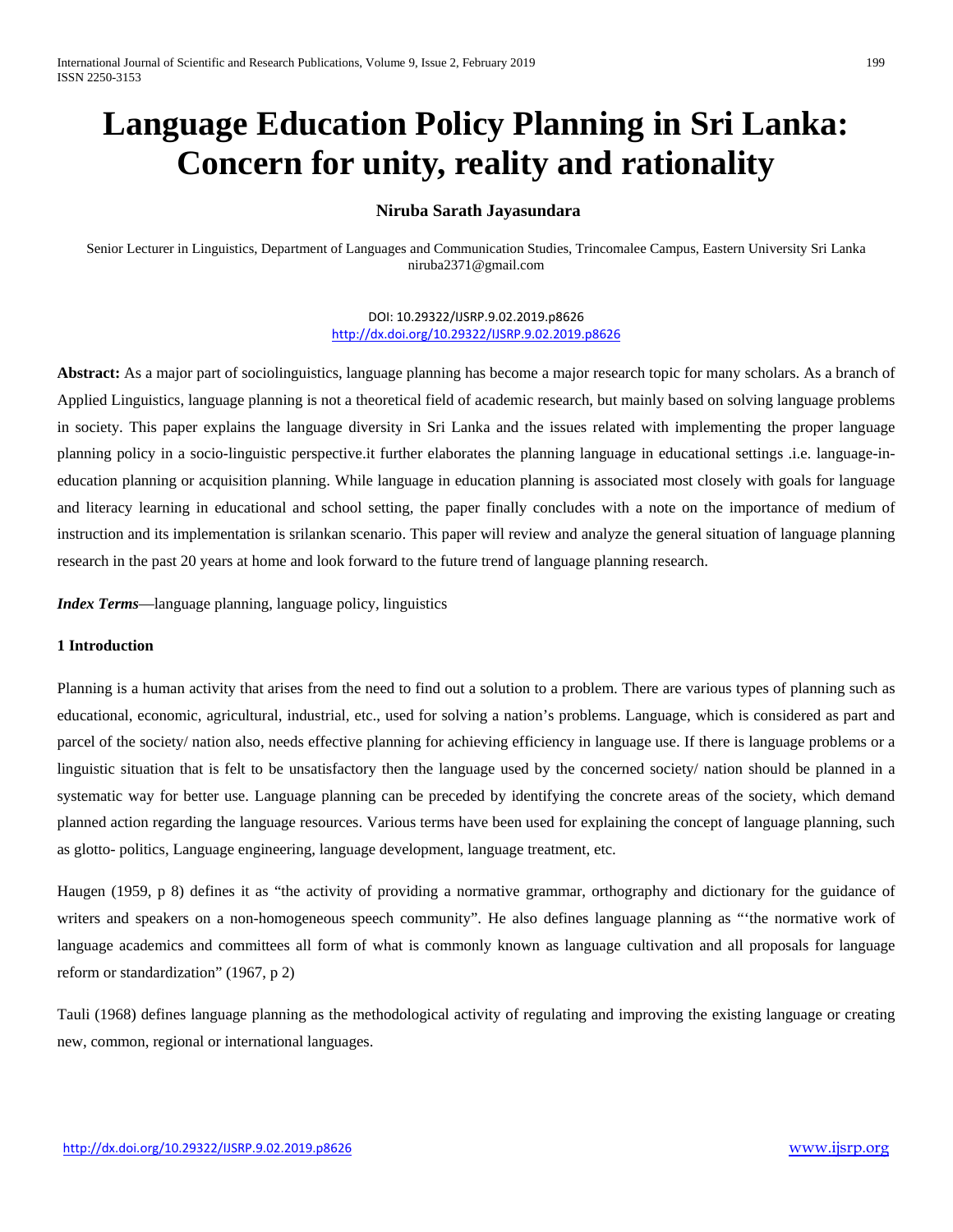"Language planning is deliberate language change; that is, changes in the system of language code or speaking or both that are planned by organizations that are established for such purposes or given a mandate to fulfill such purposes......for solving language problems to find the best (or optimal, most efficient) decision" (Rubin and Jernuad, 1971, p 29)

Fishman (1971) describes language planning as an organized pursuit of solutions to language problems usually at the national level.

Weinstein (1980, p 55) defines language planning as a government authorized, long term oriented sustained, conscious effort to alter a language itself or to change a language's function to a society for the purpose of solving communication problem

### **2. Language diversity in Sri lanka**

Sri Lanka contains diverse ethnic, religious, regional, cultural and linguistic groups (Genesee, 2002). The total population of Sri Lanka exceeds 20 million. The Sinhalese, Muslims, Tamils, Burgers, Malays and others form the population of the country. The maximum population of the country that is up to 74 percent of the total population is of the Sinhalese community, 18 percent of the population is the Tamils and 7 percent forms the Muslims and the rest 1 percent of the population are people of other communities. The national identity of any nation is represented by its language. The language Sinhala is used by the Sinhalese people while the Tamil and Muslim people use the language Tamil. The English language has also been adopted by a small percentage of people of the Muslim and Tamil communities. The fact that Sri Lanka is a country with multiple ethnic groups is evident from the report of The Central Bank of Sri Lanka (2005) where it is stated that more than 23 groups entirely differing in ethnicity assembled for the Deyata Kirula exhibition held nationally in the year 2009 which had 'Children Of One Mother' as the theme. Each of these groups are said to have their own dialect or language. The second major ethnic group in Sri Lanka is the Tamil. According to Spolsky (2004), the language diversity of the country is one of its resources. On the other hand, it is also true that, accepting all the languages of diverse ethnicity as the official or the national language of a country is difficult. Therefore, the language policies and planning are required by every country. Sri Lanka is one such society that has produced serious, obstinate conflicts among the ethnic groups which states that there exists no proper scheme in the country's minority and majority relations. (Kaplan, Robert and Richard, 1997)

### **3. Issues in language planning policy implementation**

The dominant language in the country being Sinhala, the Tamil people are found to experiences difficulties as stated by (Shaklee, 1980). Key language problems in the country are as follows, inability of the Tamil people to receive the documents and public service in Tamil, the implementation of training program in second language by the government is ineffective, the proficiency of the government servants in the Tamil language is bad, lack of awareness on the language policies for the public servants and the public, solicitudes and attitudes of the public servants regarding the training program is less, Tamil people need support to write letters and fill in the documents, lack of attitudinal change program for the government staffs. There thus exists a serious language issues among the people of different ethnic backgrounds.

#### **3.1Language planning implementation policy**

After the civil war of the country came to an end, the government of Sri Lanka introduced certain language policies. It is stated by Warnapala (2011), that, the impact of the policies on the country's national integration, being practiced in the public administrative institutions is important to be examined. One such policy of the government of Sri Lanka which empowers the citizens of Sri Lanka is the trilingual policy in the education system of the country, which gives importance to three major languages of the citizens of Sri Lanka, the Sinhala, the Tamil and the English. According to Dikshit, Garg, Panda and Vijayshri (n.d), the education system of the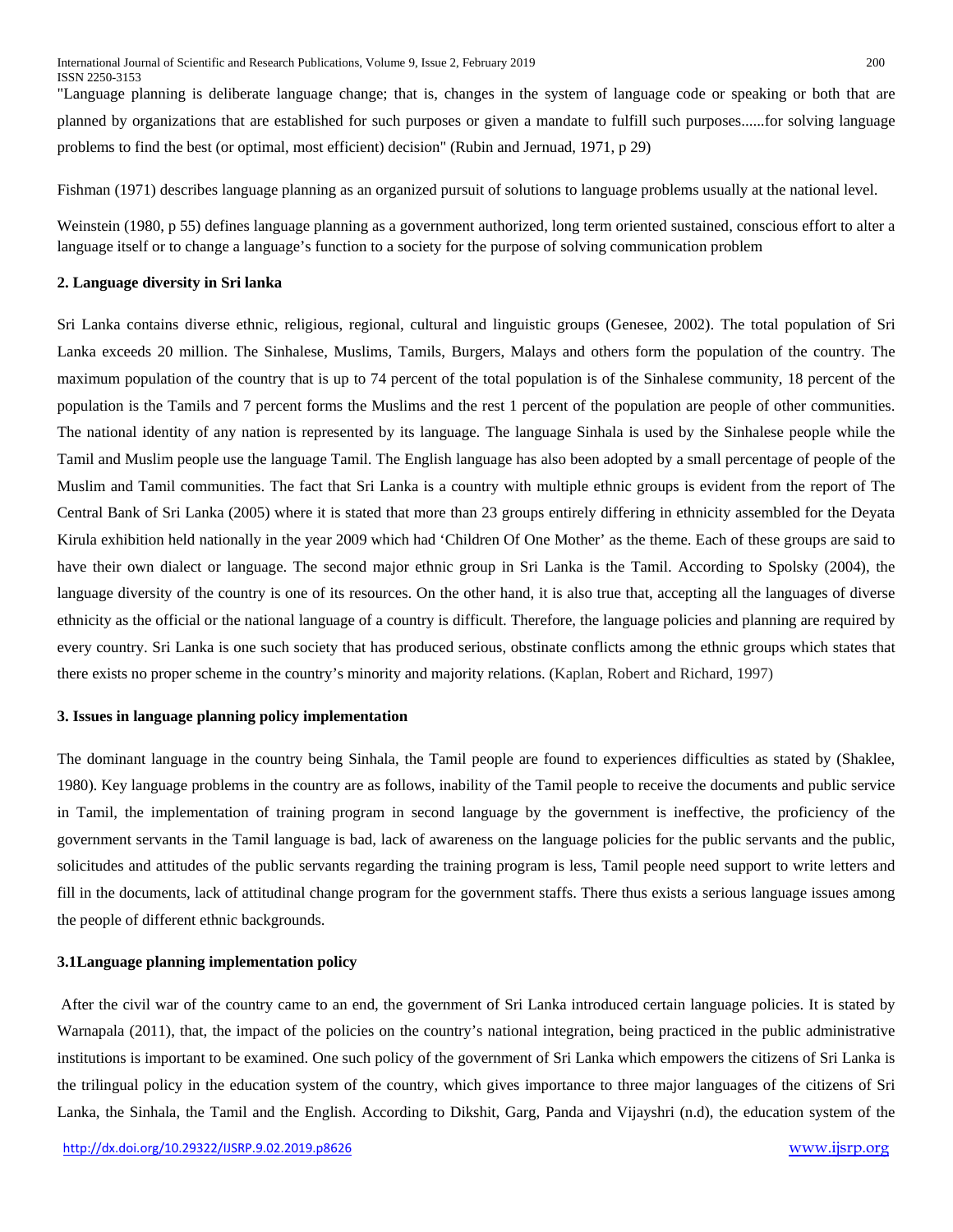country comprises of the major part in achieving the goal of the trilingual policy of the country, which is to empower its citizens and make them effectively communicate and proficient in all the three major languages being used in the country. The system of education is well designed to make students proficient in all the three languages.

#### **3.2 Language planning in the socio- linguistics perspective**

The definition of language planning according to Mathews and Bruce (1995) is the planning of purposeful changes in the use of or form of language or its variety and examined as a sub- discipline of socio- linguistics. The behavior of others is influenced by the purposeful changes in the language planning with respect to functional, acquisition or structural allocation of the language. In general, language planning involves the development of objectives, strategies and goals in order to change the manner the language are being used. Nahir (2003) recognizes a total of eleven goals of language planning. They are **Language Purification**, where the usage of a language is prescribed to preserve its linguistic purity, guard from the deviations of language and protect from the influences of foreign languages; **Language Reviva**l, which attempts to turn back a language having very less, or no users or native speakers into a normal mode of communication; **Language Reform**, where the changes are made deliberately in certain aspects specific to the language in order to facilitate its usage, like the grammar, spelling or orthography; **Language Standardization**, which attempts to gather reputation for the local dialect or language transforming it to a language acceptable by a majority and to standardize it in the region; **Language Spread**, which refers to the effort put to increase the users or speakers of a specific language at the cost of another; **Terminology Unification**, where the unified terminologies are developed basically in the technical domains; **The Lexical Modernization**, which means adapting or creating words; **Stylistic Simplification**, where the usage of language in style, grammar ad lexicon are simplified and modifying the language usage in formal and social contexts; **Language Maintenance**, which focuses on maintaining or preserving the native language used by a group as the first language or the second language where the status of the language is declined by the threats or pressure; **Inter- lingual Communication**, which refers to facilitating communication between the people of different communities who use diverse languages to communicate and the last goal mentioned is the **Auxiliary- Code Standardization**, where the auxiliary and marginal aspects of a language are standardized, these aspects refer to the rules of transcription and transliteration or the names of the places or the signs of the deaf people.

In the multi-lingual and multi-ethnic pluralistic nations, the language planning is of great importance as it comprises to the procedure of nation building besides meeting the specific objectives of each and every segment of the country and to satisfying various linguistic and ethnic communities (Haarmann, 2001). Language planning in the post- colonial communities like Sri Lanka clears the incapacitating conflicts in planning the status of the mother tongue or the vernacular language and English in the education and society (Cooper, 1989). In the countries where the mother tongue has been given primary importance in both the social and educational life happened to suffer during colonization because of delicate opposition from the local population in the favor of English (Wardhaugh and Ronald, 2008). In the places where the role of English is encouraged with respect to the educational and economic opportunities of globalization, a related chauvinistic resurrection of localism is created that creates unsolved tensions in the practice and policies of the communities. Sri Lanka is one such nation where the argument falls between the English language and the Mother Tongue. According to Bradley, (2004), engineering a shift in language on behalf of the mother tongue being motivated by the interests, sentimental associations and collective rights of the ethnic groups and preservationists is pointless as the requirements of the social and economic mobility of the people are coordinated to work in opposition to this enterprise. The Sri Lankan Tamil people, using the Minority Language Rights (MLR) are trying to authorize their mother tongue in the country Wells (1981) which has become the source of ethnic conflicts in the country (Molina and Serafin, 1996).According to Cummins (1991), in the process of language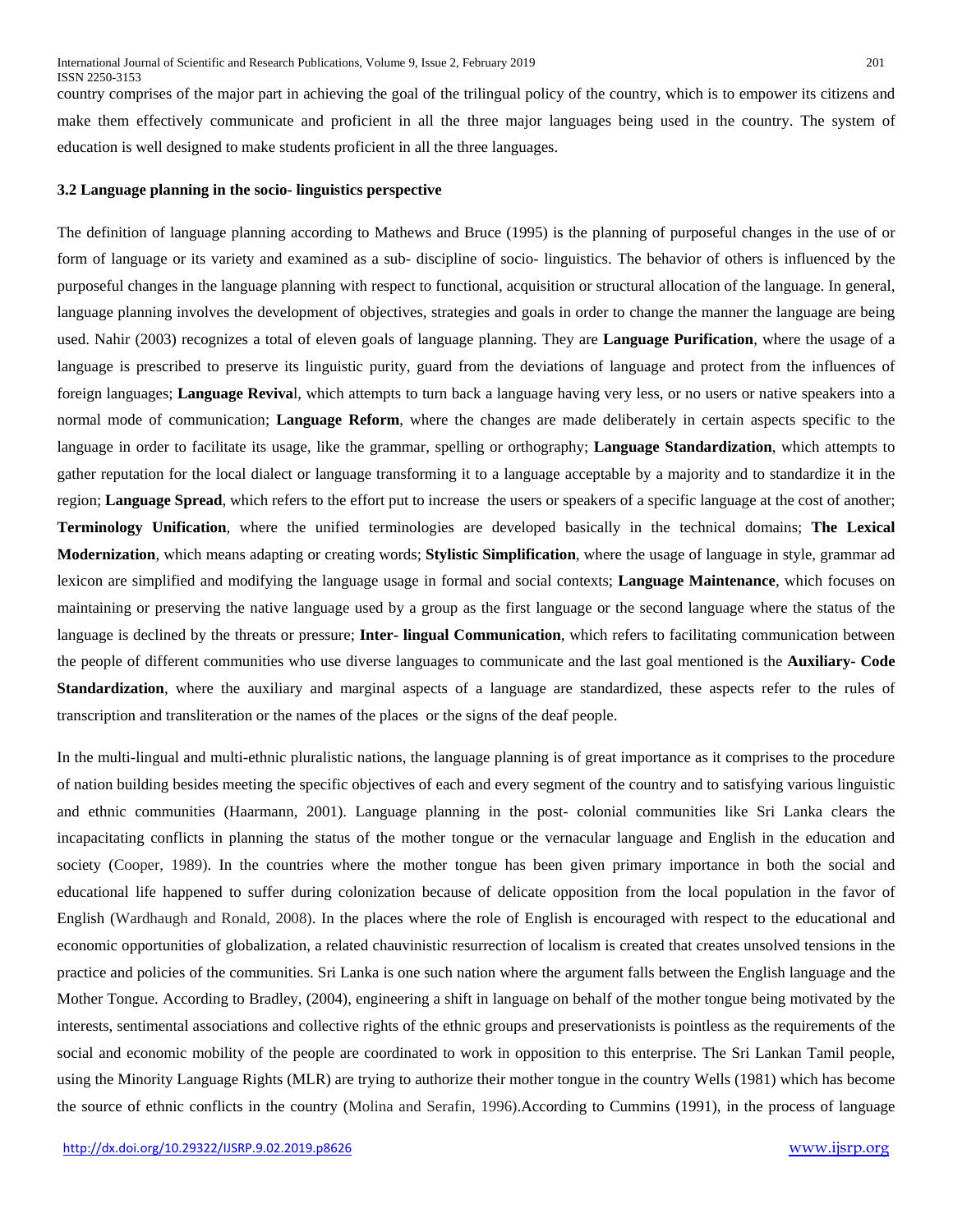planning; the decision making is motivated by the 4 extraordinary language ideologies. First ideology being the linguistic assimilation which means the faith that, every citizen of the country, irrespective of his or her ethnic background, should use and learn the language that dominates the society where he or she lives, as how all the people of Sri Lanka are supposed to be aware of Sinhala language. The second ideology is the linguistic pluralism which is directly opposite to the linguistic assimilation, which means that the support and recognition of multiple languages in one society, as how Tamil, Sinhala and English are recognized in Sri Lanka. The third ideology is the vernacularlization, which means the development and restoration of an indigenous language in addition to the adopting the language as the official language of the country as how Sinhala is restored and developed in Sri Lanka. The fourth ideology is the internationalization which means, adopting a non- indigenous language of broader communication as an official language of the country, as how English language is being made an official language in Sri Lanka.

## **4. Language policies in the socio- linguistics perspective**

Human rights are being ensured in every democratic country. The rights of the minority and the human rights are being protected by a lot of legal policies. According to the International Human Right Act (2003), the various acts in Sri Lanka are, The International Convention on the Elimination of All Forms of Fundamental Rights and Racial Discrimination, The United Nations Minorities Declaration (1992), Universal Declaration of Human rights, International Human Rights Act (2003), The Durban Declaration (2001). Basically, every democratic state is supposed to protect the rights and identities of the multicultural and multiracial groups in their state. With respect to the multiracialism, every political organization of a country like federal and unitary has imposed policies. The minorities and their existence based on the ethnic or national, linguistic, religious and cultural identity and states are to be protected (Mickan, 2006). Of the various functions of a country, the critical ones which are regarded generally to justify the policy decisions are education, justice and administration. It is stated by Creed and Koul(1993), that, one of the highly vexing issues that exist in the world's minority or ethnic conflicts is the problem of language used in a country and by its citizens. Cases of persecution, widespread and systematic atrocities, violence, and genocide perpetrated acts and sexual violence are seen against the minorities. Thus the government of a nation plans the policies for language and the language planning in the government level is called as the language policy. The Constitution of Sri Lanka has laid down the basic foundation for the language policy in the country (Haarmann, 2002). But, it is stated by Nahir (2003), that there is a lack of successful exploitation of the language policies in spite of the government having implied a lot of language policy programs and curricular to ensure the national integrity and language rights. Equity for all groups of people using different languages should be aimed and ensured by the language policy of a country.

Since the period of British colonization, the government of Sri Lanka follows many language policies. And according to Collier (1989) it is also true that, the language policies framed during colonization failed to solve the ethnic conflicts as it did not build the social integrity and to fulfill the equality nationally. Both the Tamil and Sinhala have been the official languages of the country before the introduction of the Act 33 of Official Languages in the year 1956 by the Prime Minister S.W.R.D. Bandaranayake who declared that, the official language of the country to be 'Sinhala'. And for the Eastern and North provinces, Tamil was prescribed to be the administrative language according to the Act 28 of 1958 Wiley and Terrance (2003). Thus, the Act of 1956 emphasize the Sinhala Only' policy with Tamil playing a subordinate role. The Constitution, in the year 1972 stated the language of legislation to be the Sinhala with a Tamil translation. In the year 1978, the second republic constitution in the country again reiterated that the Sinhala is the official language according to the chapter IV, Article 18 and the Article 19 of the chapter declared Tamil to be the national language. Various ethnic conflicts and continuous internal conflicts burst out for the problem of languages after the year 1985, which the government failed to settle and fix in spite of trying. It is stated by Chandrasegaram(2006) that, in the year 1988, the  $16<sup>th</sup>$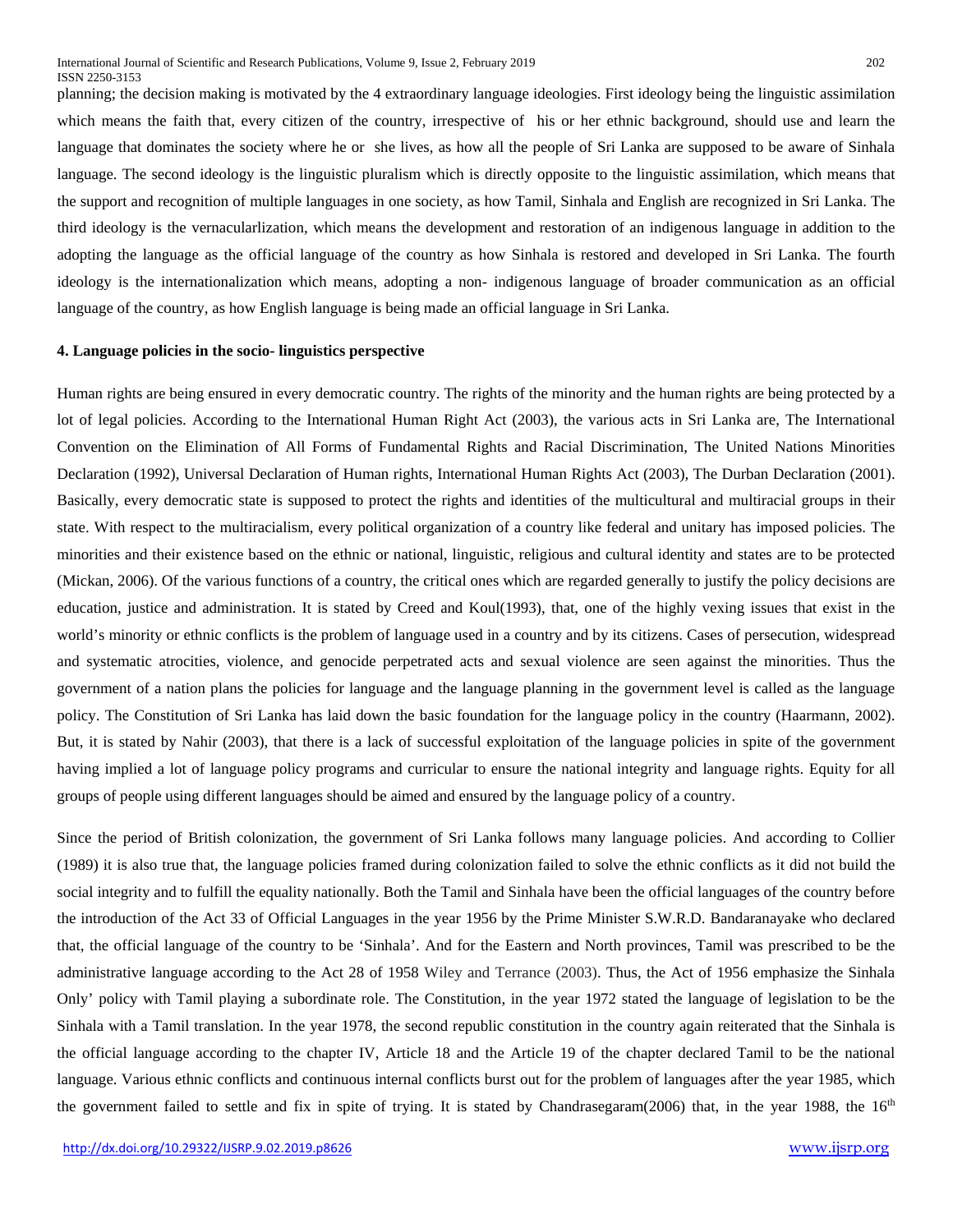amendment provided equal position for both the Tamil and Sinhala languages for administration of Sri Lanka which in turn proved to be a new step forward in the national integration. Later in the year 1991, the Trilingualization of forms circular, numbered 22/91 was issued by the Home Affairs, Ministry of Public Administration and Provisional councils, according to which, the 3 languages English, Tamil and Sinhala were forced to be printed in every documents, forms and papers, at all the government institutions of Sri Lanka. The national integration and ethnic equality are tried to be built up by the Government of Sri Lanka, since the military actions and ethnic conflicts have come to an end which is stated by Gramley and Pätzold (2004) as a step to new language policy. Rectifying the previous lapses, the government declared equal positions for both the languages, establishing them to be the official and national languages. The circular of Public Administration was passed in the year 2007, according to which, the public servants were ordered to carry out their duties and functions in both the Tamil and Sinhala languages. Cobarrubius, Juan and Fishman (1993) and they were also given a time period of 5 years to make themselves proficient in both the languages. Thus the Act enables the public officials at the institutions of the government, receptionists and all other officials who interact with the public to be bilingual. According to Cobarrubias and Juan (1999), it is believed by the government of Sri Lanka that, the communication and knowledge in all the 3 languages English, Tamil and Sinhala will help the process of reconciliation between the communities easier. After the civil war has come to an end in Sri Lanka, the government has vital responsibility on rebuilding the social integration, fraternity and equality in the country through successful programs and comprehensive policies. Boada and Albert (2000) state that, in case of the government failing to maintain the equality among the diverse ethnic groups, it might lead to re- raising the internal conflicts again in the country. Thus, it is important to examine the language practices and policy and its impacts to the integration of the nation.

# **5. Types of language planning**

The language planning is of 3 different types according to Rubin et al (2001). They are Status Planning which refers to the status of the language; Corpus planning, which in turn constitutes of 3 other types called the Graphization, Standardization and Modernization and the third type is the Acquisition Planning.

# **5.1 Status Planning**

Allocating and reallocating a language or its variety to the domains functioning within a society, thereby affecting the standing or status of a language is called as the status planning.

**5.1.2 Language Status:** the concept of language status is different from the language function and language prestige even though they are all intertwined with each other. The standing or position of a specific language in comparison with other languages is referred to as the language status. According to Vidanapathirana and Wickramasinghe (2005), the status is gathered by a language based on fulfilling 4 diverse attributes. Thus the 4 qualities or attributes that determine the status of the language are

Origin of the language: determining whether the specific language is being imported or is indigenous to the speech community.

Standardization degree: in order to define the correct usage of the language, determining the extent of developing a proper set of standards which define the usage policies.

Status of the judiciary: According to Swamy(2002), the judicial status provided to a language are determined by 6 other status of the specific language, they are the Sole official language, which means the only official language in the judiciary; Joint official language, which means more than one official language; Regional official language, which means the diverse set of languages used in various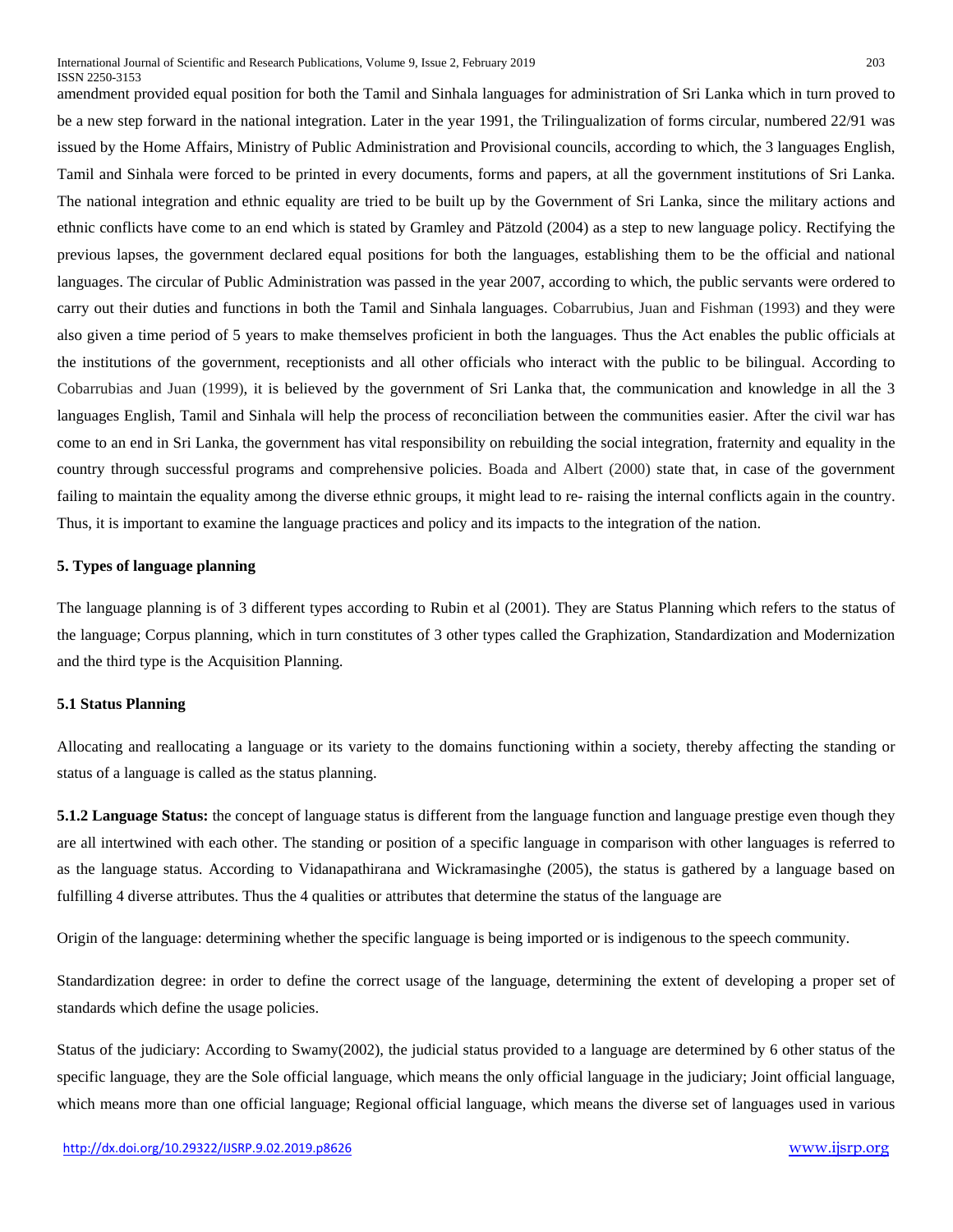regions of the country; Promoted language, which specifies that the language is not declared to be official to the country but it is promoted and at times also used for specific functions by the public authorities; Tolerated language, which denotes that the language is neither proscribed nor acknowledged or promoted but only ignored in the country and the last status is the Proscribed language, which means that the language is discouraged by official restriction or sanction.

Vitality: the percent or ratio of people using the language to another variable is the vitality and the other variable can be the total population of the country.

Thus, as a whole, the status of a language is determined by the 4 attributes degree of standardization, Origin, Vitality and Judicial status.

# **6. Corpus Planning**

The perspective intrusions in the form of language refer to the corpus planning, where the decisions of planning are done to engineer the modifications in the language structure (Raheem, and Gunesekara, 1994). The reasons which give rise to the activities of corpus planning are the outcomes of the beliefs regarding the sufficiency of the language to serve various desired functions. Chapelle (1997) claims that, the planners who have higher linguistic expertise involve in the corpus planning, unlike the status planning which involves the politicians and administrators. The corpus planning are of 3 types namely modernization, standardization and graphization.

**6.1 Graphization:** the modification, selection and development of the orthographic conventions and scripts of a language are referred to as the graphization (Mansor and Sabiha, 2005). In a speech community, the usage of writing has an everlasting social and cultural effect like easy transmission of stuff through generations and communicating with many people, the comparison to which is done by the various spoken languages. The written language is viewed by Ferguson and Gibson (2006) as a secondary method to the spoken language. Still, the phonological structures, grammatical structures and vocabulary of the language adopted in the written form vary from the spoken form. Sometimes the written language is considered to be the perfect language as the speech is considered to be corrupted which is said to be a folk belief. The spoken language is viewed to be susceptible and the written as the conservative. The corpus planners have 2 options in establishing a language for writing which are either inventing a new language or using the one already in existence.

**6.2 Standardization:** the standardization process involves the precedence of one variety of the language over other regional and social vernaculars of the language. Brown, (1996) states another approach where a poly- phonemic form in written is introduced which intends to present all the vernaculars of the language sufficiently with no forms of spoken standards where the vernaculars are mutually comprehensible as a whole. The one variety of language which is chosen is considered as the best form or the supradialectal form of the language. The language selected for the precedence poses social consequences as it presents the privilege of the written and the spoken dialects confirming closeness to the standard chosen. The standard that is mostly spoken by the powerful or dominating social group in a society is generally chosen and imposed on those groups who are less powerful in the society. It is stated by Jayatilleke, (2002) that it creates dominance in the society.

**6.3 Modrenization:** when a language requires expanding its resources in order to meet its functions, the modernization method is used. When the status of a language experiences a shift, modernization occurs like when independence is gained by a country or when the education policy of a country is changed (Goel, 2002). The lexicon being expanded is the most important strength of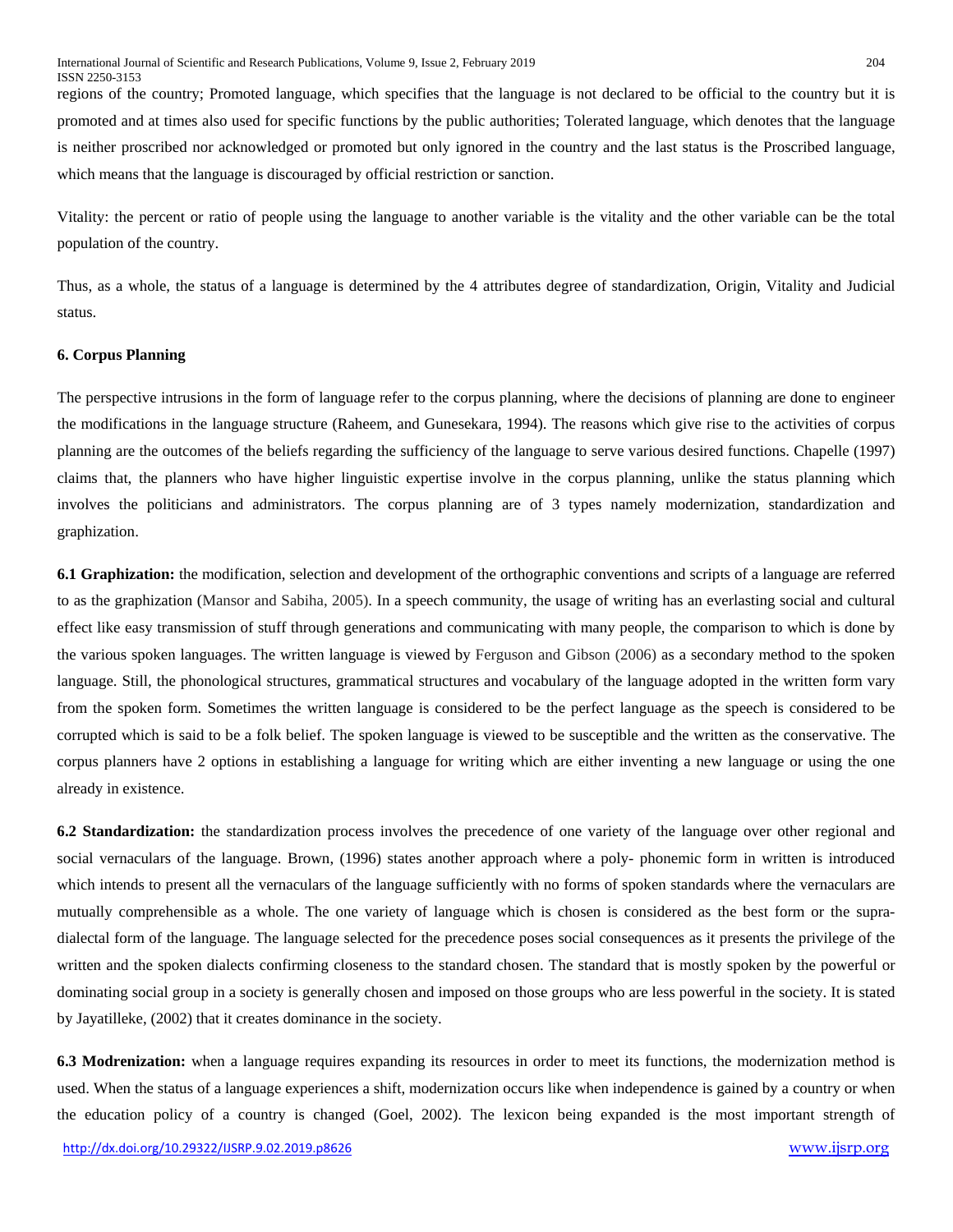modernization. Creating new glossaries and lists are generally focused by the language planners in order to define the new technical terms. Importance is given while selecting the new terms to ensure the consistent usage of the new terms by the people in the society.

### **7. Acquisition Planning**

The third type of language planning is the acquisition planning where the aspects of the language like the literacy through educating people and the distribution and status of the language are influenced by the local, the state or the national government (Yang and Meyen, 2003). While mostly this type of planning is done by the government, the non- governmental organizations also sometimes do the acquisition planning. Larger processes of language planning mostly integrate the acquisition planning where the corpuses are revised and statuses are evaluated after which the final changes are introduced to the country or the state or the local region.

While status planning posits the evaluation of a language, the distribution of the language is carried out by acquisition planning. The colonial rulers were well aware of the fact that these two types of planning are complimentary. In course of time English education had been considered the key to economic influence and social status. So learning English became a craze in Sri Lanka. But everybody couldn't gain access to this language. Vernacular education was free but English education had been levied heavily. Already caste hierarchy was prevailing in the society and English proficiency too was distributed accordingly. Resources and English teachers were limited. This resulted in setting up the schools in towns. The rural folk were left monolingual and vernacular-educated. Preference was given to Christians; others who had had a chance to get English education came out as Christians. So English became an important criterion to stratify the society, contributing wealth, status and power to the prosperous, upper caste and urban Christians.

#### **7.1 Language education and medium of instruction policies**

The chapter 4 of the constitution provides the policy framework and the 13<sup>th</sup> amendment of the constitution provides the relevant clauses according to which, the languages Tamil and Sinhala can also be selected as the first languages by the students who have them as their medium of education. According to the school curriculum, English is their second language. And Fearon, James, David and Laitin (2003) state that, in addition to this, Tamil students are being taught the Sinhala language and the Sinhala students are being taught the Tamil language by the schools. The language regulation bodies of many nations are specifically charged with implementing and formulating the language policies (Laitin and David, 2000). In the context of post- modern discourses and globalization, the status of dominant and local languages poses serious problems on the policies for the post- colonial communities like Sri Lanka. The changing philosophical and geopolitical contexts in the communities with dominant language and the mother tongue are evaluated to pose serious policy and practical problems (Stern and Druckman, n.d). The bilingual education programme is being implemented at the secondary level from grade six and a certain other subject are also taught using English in this programme while the other subjects are taught to the students in their first language. The Government of Sri Lanka when declared the trilingual policy in the country, the question regarding the significance of the Bilingual Education Programme in the trilingual Sri Lanka was posed by many. The trilingual programme declared by the government focuses on promoting the Tamil and Sinhala languages in the curriculum, as the first language as well as the second national language and also improves the students' proficiency in both these languages. In addition to this the policy is also expected to improve the adeptness of the language English as the students' second language (Chriost and Diarmait, 2008). The trilingual policy of the government on the curriculum of the students ultimately results in making the citizens trilingual and competent enough to effectively communicate in all the 3 major languages of the country. According to Mickan (2006), global focus is towards plurilingualism, and the trilingual policy focused in Sri Lanka is a visionary decision, making an essential competency among the Sri Lankan citizens. The bilingual education programme which teaches Tamil and Sinhala as the first as well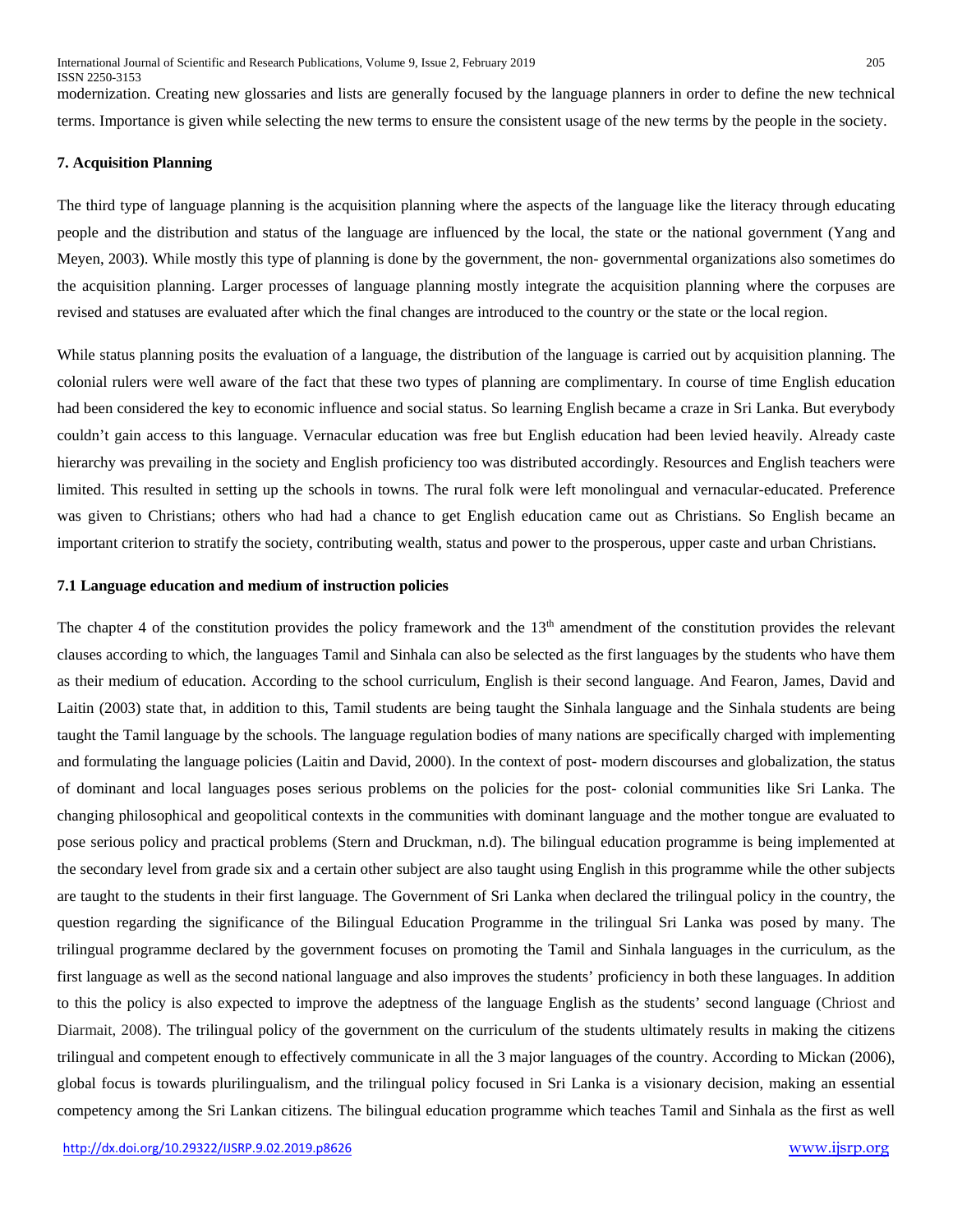as second languages and at the same time having the same as the medium of instruction is not seen as an issue in the educational system. But, on the other hand, Hornberger and Nancy (2006) state that, using English as the medium to teach a few subjects at the secondary level of education is seen to have opponent views as it is taught as a second language under the bilingual education programme. In the schools, the teaching hours or the number of periods in which the language Tamil is taught has been increased by the ministry of education in Sri Lanka. The importance and focus towards the Tamil language serves the people proficient in Tamil which in turn, open the opportunities for job in the public sectors. It is stated by Liddicoat and Anthony (2005) that, the public servants, serving in the administrative institutions are provided with workshops and language training programs in order to improve their proficiency in the language. The Department of Official Languages trains the teachers to teach Tamil and to promote unity, fraternity and equality among all the people of different ethnic backgrounds.

# **8. Importance of medium of instruction**

The medium of instruction provided to the learners impacts on their capacity of proficiency in the language, which in turn determines the performance of the learners. The language policies implemented in Sri Lanka proves advantageous to its people by making them proficient enough in all the 3 major languages of the country, the Sinhala, Tamil and English (Lu et al, 2005).A trilingual policy is declared by the government of Sri Lanka focusing the promotion of both the major languages of the country, the Tamil and the Sinhala in the curriculum of the students as the first and the second language. This has proved to improve the efficiency of the students in both the languages (Riazi and Abdolmehdi, 2005). People of the country are being made aware, fluent and proficient in the commonly used languages which help the interaction among people of diverse communities easier rather than not being aware of the language. In addition to this, the language English is also being used in the schools to teach a certain subjects making the students proficient in the English language as well. It is stated by Ramanathan and Vaidehi (2004) that, the policy is expected to improve the adeptness of the language English which is implemented as the students' second language. The medium of instruction being English offers a gate- way to the students to focus on great objectives in their life. It is stated by Kangas and Tove(2002) that, the children's attitude towards life has changed tremendously after the language English is being chosen as the medium of instruction in the classes. It is also stated that, this attitude of the students would integrate the diverse communities in the country and that English as the medium of education needs to be improved with the complete support of the stakeholders in extending the medium of instruction as English in every school in the country. The skills of the children are noticed to improve immensely after they have started acquiring the education through the English medium classes. They are found to write as well as speak well in English thereby Liddicoat and Anthony (2005) states them to become competent enough in the world.

#### **9. Conclusion**

The trilingual policy of Sri Lanka enables the people comfortable with every language and as the government institutions and the employees of the government institutions are also supposed be knowing all the 3 languages, the educational system provided for the students in their secondary education level makes them qualified enough for the designations. One of the strongest claims that Jayatilleke (2002) makes is that, the language issues that prevail in the country between the people of different backgrounds will resolve and the student's minds will move towards integration of the country.

#### **References**

- 1. Boada B, Albert (2000). ["Language planning and language ecology: Towards a theoretical integration",](http://www.scribd.com/doc/3025205/Language-Planning-and-Language-Ecology-Towards-a-theoretical-integration) 2000.
- 2. Bradley, A.W. (2004). Sir Ivor Jennings. Modern Law Review 67 (5).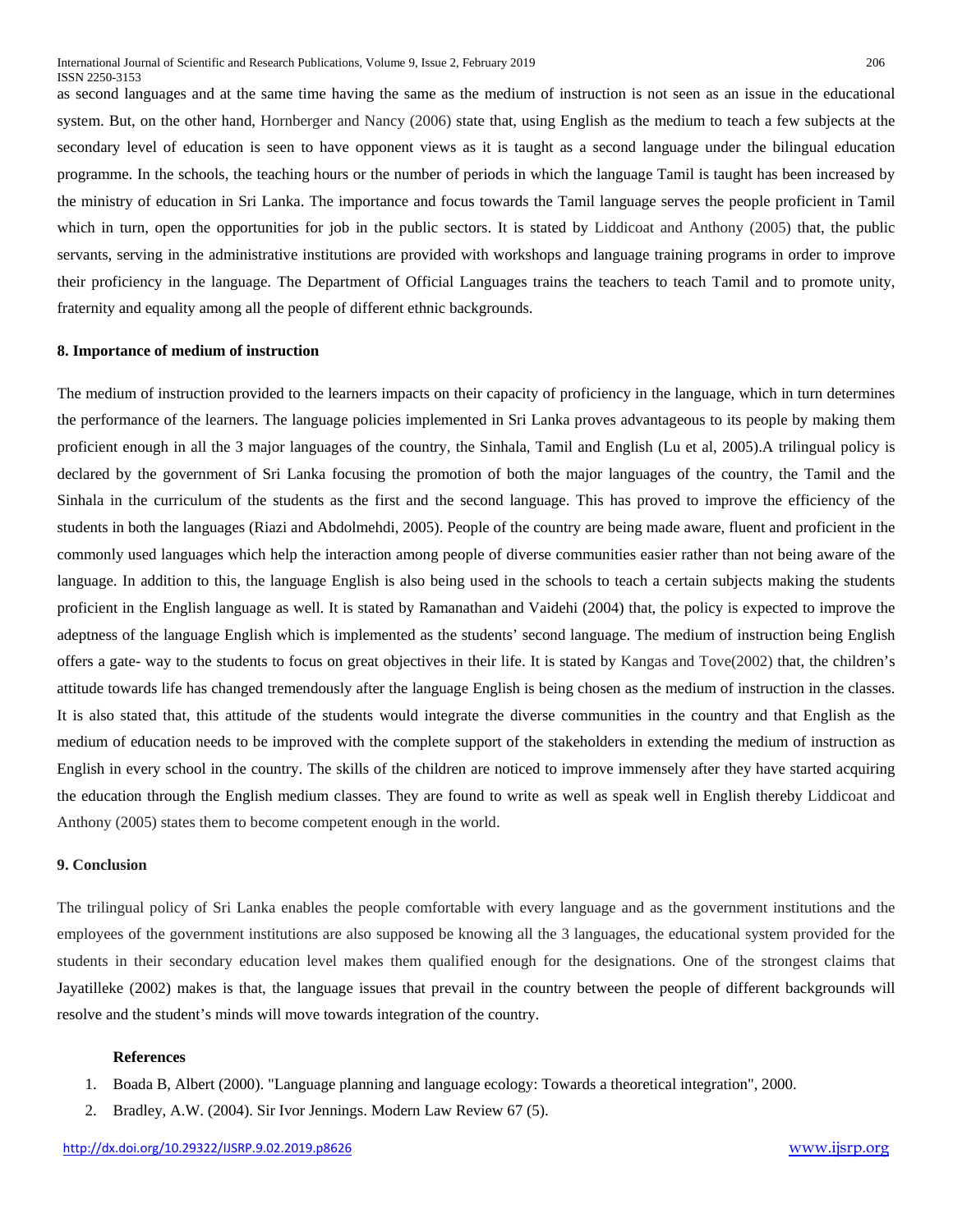- 3. Brown, K. M. (1996). "The role of internal and external factors in the discontinuation of off-campus students". Distance Education, 17, 1, 44-71.
- 4. Cobarrubius, Juan &Fishman J, eds. *Progress in Language Planning: International Perspective*. The Hague: Mouton, 1993.
- 5. Cobarrubias, Juan. "Ethical Issues in Status Planning." *Progress in Language Planning: International Perspectives*. Eds. Juan Cobarrubias and Joshua Fishman. New York: Mouton Publishers, 1999.
- 6. Cooper, R. L. *Language Planning and Social Change*. New York: Cambridge University Press, 1989.
- 7. Central Bank of Sri Lanka (2005). Consumer Finances and Socio economic Survey, 2003/04, Part 1, Colombo: Central Bank of Sri Lanka.
- 8. Chandrasegaram, S. (2006). Educational Disadvantages in Sri Lanka with reference to University Education. J.E. Jayasuriya memorial lecture.
- 9. Chapelle, C. (1997). "CALL in the year 2000: Still in search of research paradigms?". Learning and technology, 1, 1, 19-43.
- 10. Creed, C. and Koul, B. (1993). "Language issues in English medium, tertiary level DE courses for ESL learners", Language Issues in Distance Education (p. 48-52), England, United Kingdom: Dunford Seminar Report. ERIC Document No: ED370 406.
- 11. Cummins, J. (1991). Bilingualism and Minority –Language Children. Ontario: Ontario Institute for studies in Education
- 12. Dikshit, H. P.; Garg, S.; Panda, S. &Vijayshri (eds) Access and Equity: challenges for open and distance learning,Kogan Page: New Delhi, India.
- 13. Fearon, James D. and David D. Laitin. 2003. "Ethnicity,Insurgency, and Civil War" American Political Science Review 97  $(1)$ : 75-90.
- 14. Ferguson and Gibson. (2006). Language Planning and Education. Edinburgh University Press.
- 15. Genesee, F. (2002). Learning through Two Languages. Cambridge, MA: Newbury House, pp 172- 200
- 16. Goel, V. (2002), "Access, quality, and equity through diversity: commonwealth perspective". In H. P. Dikshit, S. Garg, S. Panda, &Vijayshri (eds) Access and Equity, Kogan Page: New Delhi, India.
- 17. Gramley, S. and Pätzold (2004) A Survey of Modern English. (2nd ed.) London:Routledge.
- 18. Haarmann, H. (2001) Die Kleinsprachen der Welt Existenzbedrohung und Überlebensschancen. Frankfurt: Peter Lang.
- 19. Haarmann, H. (2002) Sprachalmanach. Zahlen und FaktenzuallenSprachen der Welt. Frankfurt: Campus.
- 20. Hornberger and Nancy H. (2006). "Frameworks and Models in Language Policy and Planning", in Thomas Ricento, *An Introduction to Language Policy*, Wiley-Blackwell, pp 24-41.
- 21. Jayatilleke, B. G. (2002), "Asian Students: Are they really different". In H. P. Dikshit, S. Garg, S. Panda, &Vijayshri (eds) Access and Equity: challenges for open and distance learning, Kogan Page: New Delhi, India.
- 22. Kaplan B., Robert, and Richard B (1997). Baldauf Jr. *Language Planning from Practice to Theory.* Clevedon: Multilingual Matters ltd.
- 23. Liddicoat, Anthony J. (2005). "Corpus Planning: Syllabus and Materials Development," in Eli Hinkel, *Handbook of Research in Second Language Teaching and Learning*, Routledge, pp 993-1012.
- 24. Mansor and Sabiha (2005). *Language Planning in Higher Education*. New York: Oxford University Press.
- 25. Mathews and Bruce. (1995). University Education in Sri Lanka in Context. Consequences of Deteriorating Standards. Pacific Affairs.Vol.68, No 1.